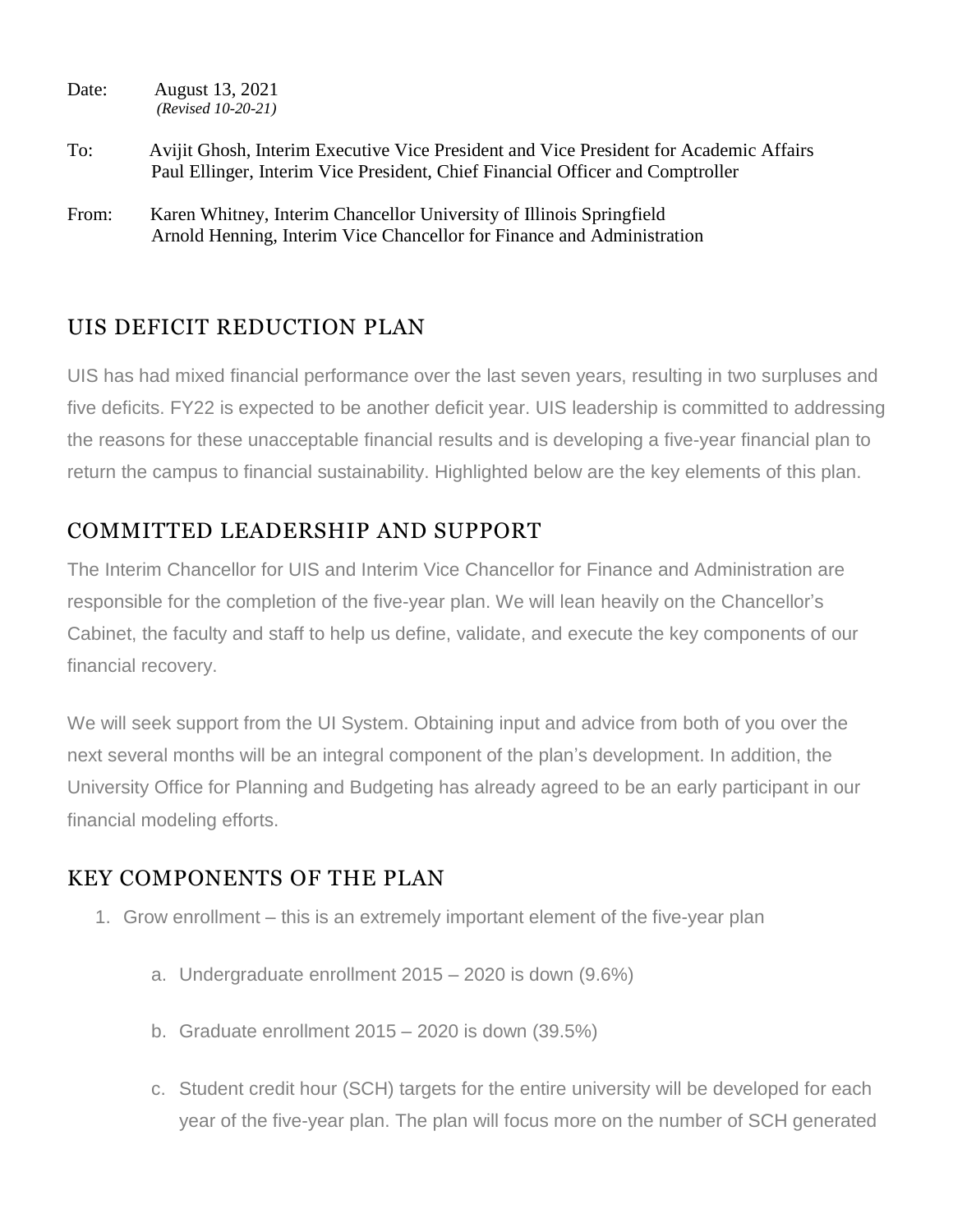than on actual enrollments given the diverse modalities, program approaches, student profiles and approach to pricing.

- 2. To meet our university mission, vision and desired enrollment targets, significant structural changes to the Colleges and Academic Departments have been underway and will be completed in year one of the plan (FY22).
	- a. Colleges are under transformation, which will be completed by July 2022. The result of this transformation of the academic enterprise will be:
		- i. Launching a new College of Health, Science and Technology (and sunsetting the College of Education and Human Services) while realigning the remaining colleges to preserve a four-college structure.
		- ii. Through mergers and realignments, the number of academic departments will decrease from 32 to 19.
- 3. Make structural changes in Enrollment Management
	- a. Effective August 4, 2021, Dr. Vickie Cook, previously Executive Director of the Office of Professional and Engaged Learning, was appointed the Acting Associate Provost for Enrollment Management.
	- b. Stabilize and support the Enrollment Management staff, which has experienced high turnover, currently has an excessive number of unfilled positions and is operating with inefficient processes.
- 4. Attract New Students to UIS
	- a. Adding a new College of Health, Science and Technology in Fall 2022 will attract a new cadre of students to UIS. The largest job sector in the Springfield metropolitan area is health care.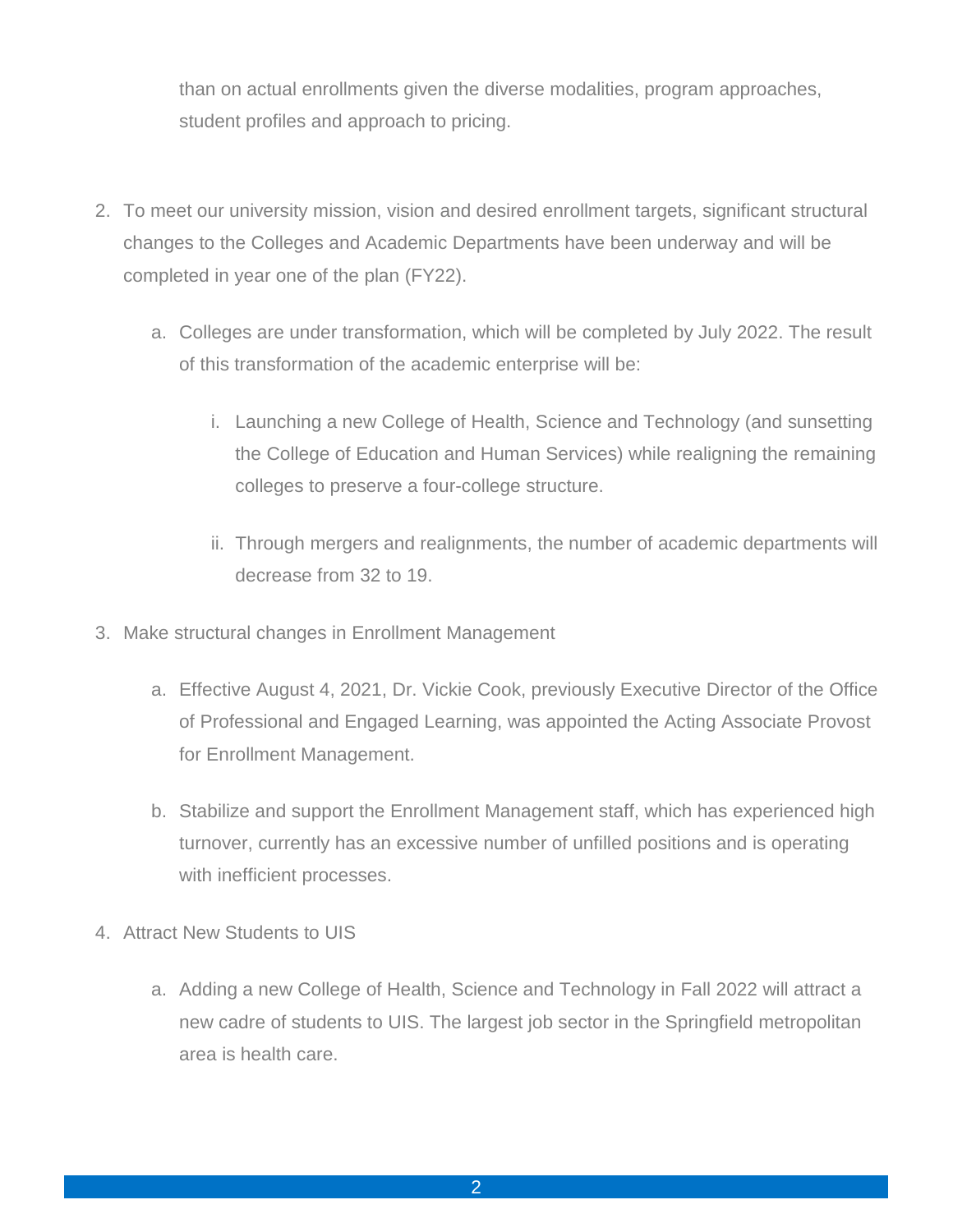- b. One of the primary goals of academic reorganization is to foster curriculum revitalization and the development and implementation of new academic programs strategically implemented to attract students.
- c. New leadership in Enrollment Management will focus on best-practice approaches to new student recruitment, financial aid, and registration.
- d. Other prospective populations that will be further developed for recruitment include students with some college and no degree, military-connected students, collaborations with UIUC and UIC offering high-demand jointly delivered academic programs, and collaborations with the system regarding international student recruitment.
- e. Continue to leverage our expertise in delivering and growing online/distance courses and explore offering accelerated programs and course content that is attractive to non-degree seeking lifelong learners as well as certificate programs that enhance career prospects for those in the workforce.
- 5. Expense Control
	- a. Academic Affairs restructuring in FY 23 is expected to decrease administrative costs.
	- b. Student/faculty ratio has been flat from 2018 to 2020 and historically low relative to peers. A low student/faculty ratio presents an opportunity to strategically re-balance the faculty by focusing resources to the areas of greatest demand.
	- c. Labor costs constitute our largest expense. Historically, increased labor costs have been self-funded, so controlling labor costs will be crucial to institutional cost controls. A merit-based salary program will best position the campus to control its labor costs.
- 6. Financial Targets
	- a. With a starting deficit of \$(3.7M) in FY21, we have established financial targets consistent with new strategic enrollment growth metrics and cost reduction plans over